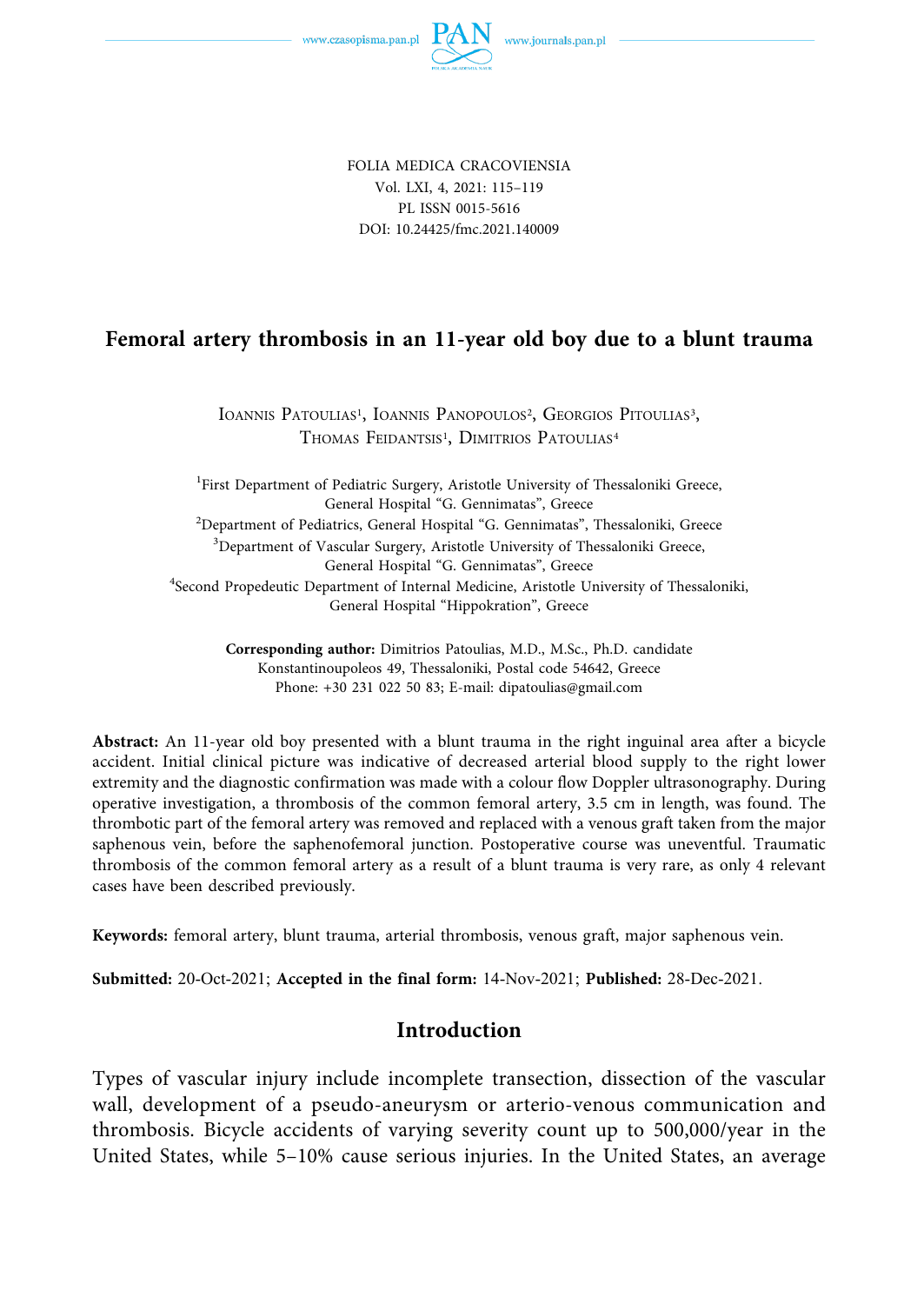of 5 cases of children vascular injury is reported annually  $[1-3]$ . The most common type are penetrating injuries (31.8%), followed by blunt force injuries (29%) and multiple injuries (25%) [1]. The mechanism of injury is: motorcycle accident (60%), fall from a bicycle (20%) and fall from height (20%). The most common location is the femoral artery (25%) followed by the brachial artery (22%) [3]. Iatrogenic vascular injuries comprise about one-third of vascular injuries in childhood, usually up to the second year of life [3]. Penetrating injuries are diagnosed promptly, whereas blunt ones may be misdiagnosed or missed during initial evaluation.

Herein, we describe a very rare case of a traumatic thrombosis of the common femoral artery as a result of a blunt trauma from a bicycle handle during a fall, which is very rare.

## **Case description**

An 11-year-old boy fell accidentally from his bicycle and developed a blunt trauma in the right inguinal area because of a steering handle during the fall. The clinical presentation was indicative of reduced arterial blood supply to the right lower extremity — compared to the left one: paleness, lower temperature, reduced muscle strength, lower intensity of the arterial pulsations at the posterior tibial and the dorsalis pedis arteries. Diagnosis was confirmed with a colour flow Doppler ultrasonography, which revealed blockage of the blood supply along with the presence of a clot in the lumen, at the level of the first part of the common femoral artery, directly below the inguinal ligament.

During urgent surgical investigation, a thrombosis of the common femoral artery was found at a length of 3.5 cm, accompanied with a blunt trauma of the muscular layer and fragmentation of the endothelium (Fig. 1–3).

Thrombotic arterial part was removed and was replaced with an inversed graft taken from the last part of the major saphenous vein, prior to the saphenofemoral junction (Fig. 4, 5).

Postoperative course of the patient was uneventful. Patient was placed on lowmolecular weighted heparin in prophylactic dose for 5 days, followed by oral administration of 100 mg of aspirin daily for a month. Patient was re-evaluated — both clinically and by ultrasonography — in 1 and 6 months post-surgery. Re-evaluation revealed that the graft was practically "arterialized". Physical activity of the patient was fully restored one month after the surgical intervention.

Follow-up will take place annually until the 18th year of age, in order to assess the symmetric growth of both lower extremities and the relevant arterial blood supply, in the context of the dynamically changing requirements due to growth and physical activity.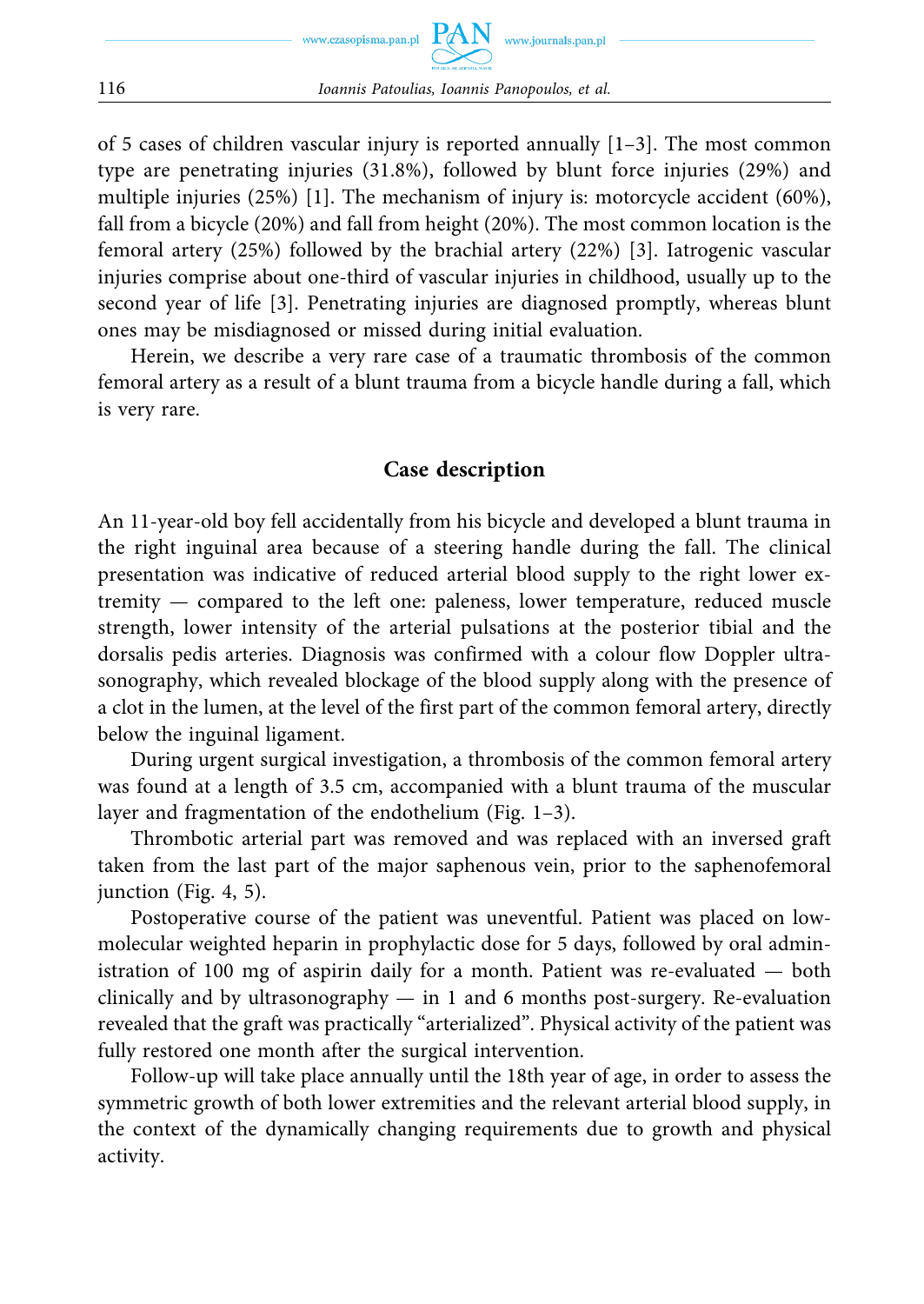



**Fig. 1.** Notice the anterior wall of the common femoral artery with macroscopic indication of a crushing trauma.



**Fig. 2.** After incision of the anterior wall of the common femoral artery, the clot inside the lumen is seen.



**Fig. 3.** After clot removal, the endothelial fragmentation of the common femoral artery in 3 parts is shown.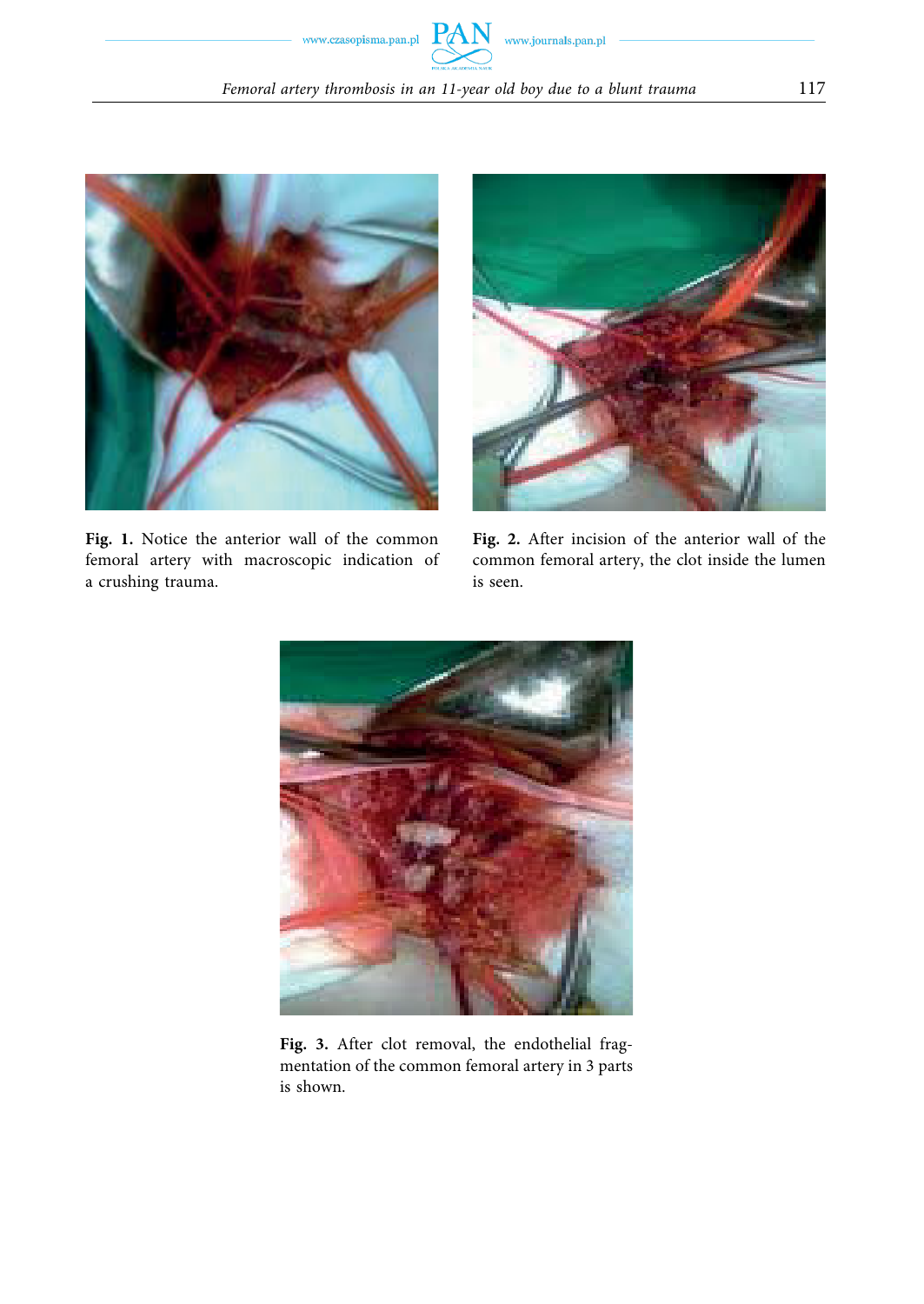www.czasopisma.pan.pl

118 *Ioannis Patoulias, Ioannis Panopoulos, et al.* 



**Fig. 4, 5.** Restoration of the continuity of the common femoral artery by using an inversed graft taken from the last part of the major saphenous vein. In Figure 5 the complete restoration is shown.

#### **Discussion**

The treatment of vascular injury during childhood is a remaining challenge due to specific anatomic features, and the underlying physiology and pathophysiology, such as: the small lumen of the blood vessels, their poorer support from the neighboring tissues, the small width of arterial walls, the tendency for vascular spasm during injury because of their elasticity and lastly the greater volume of blood supply adjusted to body weight.

Due to the direct contusion caused by the bicycle steering-handle, the common femoral artery was crushed between the pubic tuberculum and the caput of the femur. In blunt traumas, vascular spasm of the injured artery is common. The method of choice for the diagnosis is the colour Doppler ultrasonography [3]. Arteriography as a diagnostic method in a child with arterial trauma carries the risk of causing or spreading a thrombosis in  $43\%$  of cases  $[4-5]$ . However, valuable time for diagnosing arterial trauma should not be wasted, especially for exclusion of vascular spam, which rarely lasts more than 3 hours [3]. In general, ischemia of the lower extremity should not exceed 6–8 hours, in order to ensure survival of the limb. Due to the small duration of ischemia of the limb (<4 hours) in our patient, compartment or revascularisation syndrome (Haimovici) did not occur [6].

Treatment of arterial injury can be achieved with [1, 2, 6]: